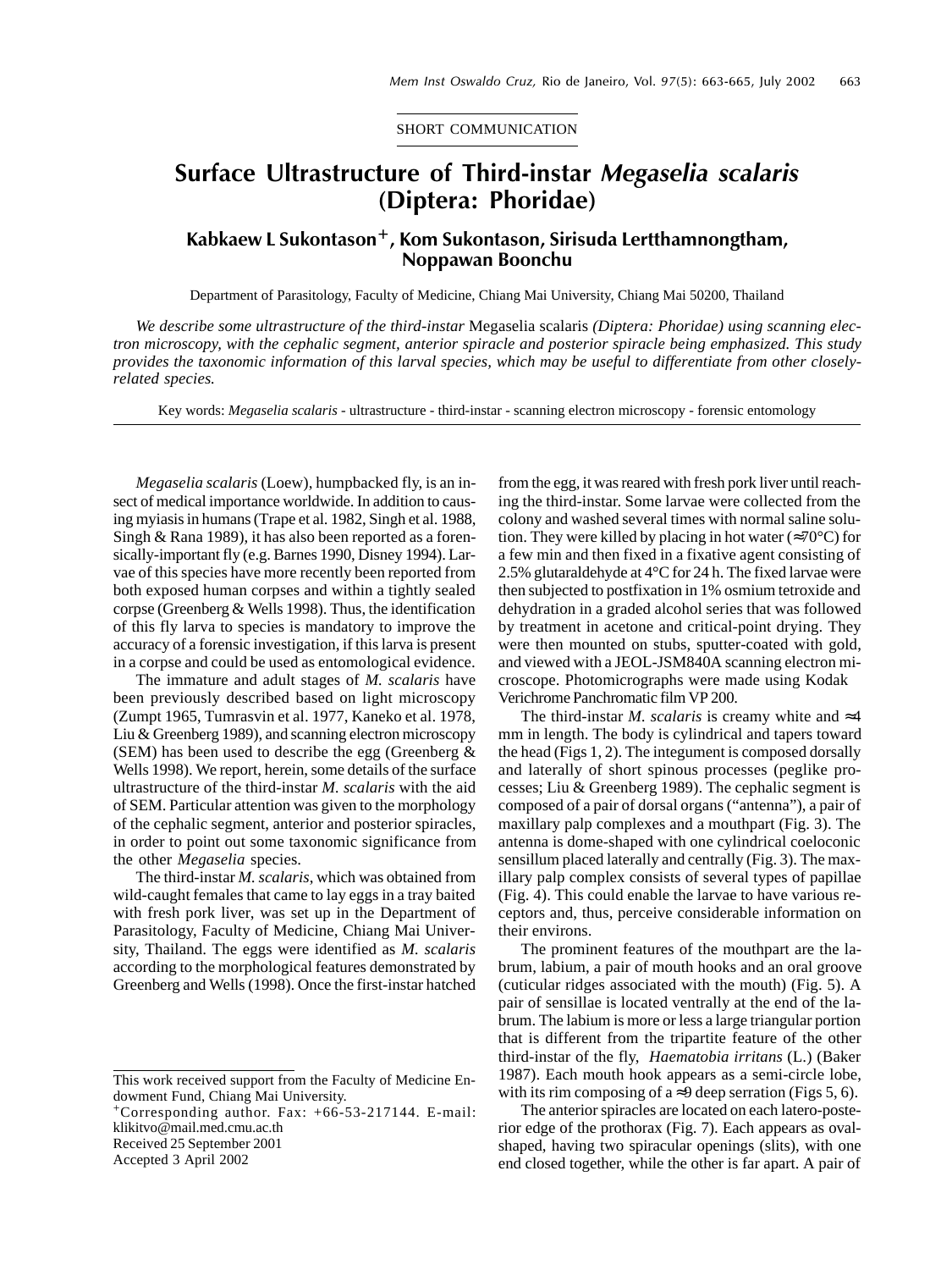posterior spiracles protrudes dorsally on the 12th segment (Fig. 8). Each appears as a large and slender spiracular plate, which is constricted centrally (Fig. 9). Each constriction is composed of two straight spiracular slits. The spiracular hairs appear centrally, at the area of constriction.

Zumpt (1965) has described some morphological features of three larval *Megaselia* species; *M. scalaris, M. rufipes* (Meigen) and *M. spiracularis* Schmitz, which are myiasis-producing flies. As for the flies that may associate in forensic investigations, only some phorid species



Scanning electron micrographs of the third-instar *Megaselia scalaris*. Fig. 1: the ventral view of the anterior end (AE) of the body. Fig. 2: the ventral view of the posterior end (PE) of the body. Arrows in Figs 1, 2 indicate short spinous processes. Fig. 3: apical view of the cephalic segment illustrating the antenna (A), maxillary palp complex (MPC), mouth hooks (MH) and labium (L). Fig. 4: higher magnification of the maxillary palp complex showing several types of papillae. Fig. 5: mouthpart showing mouth hooks (MH) with a deep serrated rim, labrum (LB), labium (L) and an oral groove (OG). Fig. 6: higher magnification of the mouthpart including a posterior pore (PP).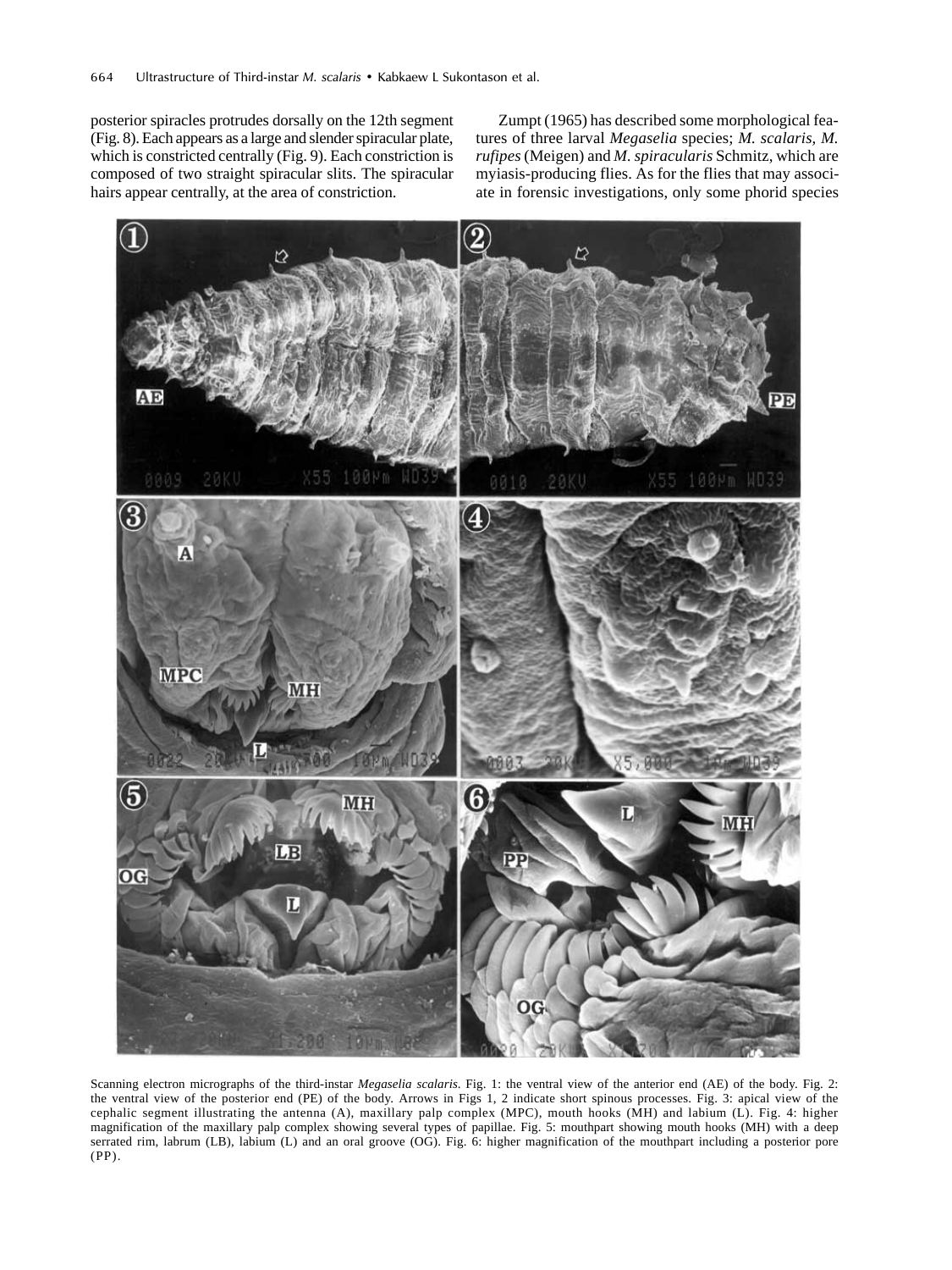

Scanning electron micrographs of the third-instar *Megaselia scalaris*. Fig. 7: anterior spiracle showing two straight slits (S). Fig. 8: postero-sagital view showing a pair of protruding posterior spiracles (PS). Fig. 9: apical view of the left posterior spiracle illustrating a slender spiracular disc that is constricted centrally. Two straight slits located on each side of its constriction. Spiracular hair (SH) that appears in the centre of the posterior spiracle.

have been demonstrated (Smith 1986). This present study provides some taxonomic information of third-instar *M. scalaris*, which may be useful to differentiate from the other closely-related species.

## **ACKNOWLEDGEMENTS**

To Dr RHL Disney, University of Cambridge, UK, for confirming identification. To Budsabong Kuntalue and Natchanart Thijuk for their technical assistance.

## **REFERENCES**

- Baker GT 1987. Morphological aspects of the third instar larva of *Haematobia irritans*. *Med Vet Entomol 1*: 279-283.
- Barnes JK 1990. Life history of *Dohrniphora cornuta* (Bigot) (Diptera: Phoridae), a filth-inhabiting humpbacked fly. *J New York Entomol Soc 98*: 474-483.
- Disney RHL 1994. *Scuttle Flies: the Phoridae*, Chapman-Hall, London, 467 pp.
- Greenberg B, Wells JD 1998. Forensic use of *Megaselia abdita* and *M. scalaris* (Phoridae: Diptera): case studies, development rates, and egg structure. *J Med Entomol 35*: 205-209.
- Kaneko K, Furukawa E, Kusui Y 1978. Studies on phorid flies (Phoridae, Diptera) in Japan. Part III. New record of *Megaselia scalaris* (Loew, 1866), collected from Japan. *J Aichi Med Univ Ass 6*: 261-265.
- Liu D, Greenberg B 1989. Immature stages of some flies of forensic importance. *Ann Entomol Soc Am 82*: 80-93.
- Singh NB, Singh TK, Singh YI, Razaque MA 1988. Intestinal myiasis caused by *Megaselia scalaris* (Diptera: Phoridae): a case report. *J Commun Dis 20*: 163.
- Singh TS, Rana D 1989. Urogenital myiasis caused by *Megaselia scalaris* (Diptera: Phoridae): a case report. *J Med Entomol 26*: 228-229.
- Smith KGV 1986. *A Manual of Forensic Entomology*, Cornell University Press, Ithaca, 205 pp.
- Trape JF, Vattier-Bernard G, Trouillet J 1982. A case of intestinal myiasis caused by larvae of *Megaselia scalaris* (Diptera: Phoridae) in the Congo. *Bull Soc Pathol Exot Filiales 75*: 443-446.
- Tumrasvin W, Sucharit S, Vutikes S 1977. Studies on the life history of *Megaselia scalaris* (Loew) in Thailand. *Southeast Asian J Trop Med Public Health 8*: 74-76.
- Zumpt F 1965. *Myiasis in Man and Animals in the Old World*, Butterworths, London, 267 pp.